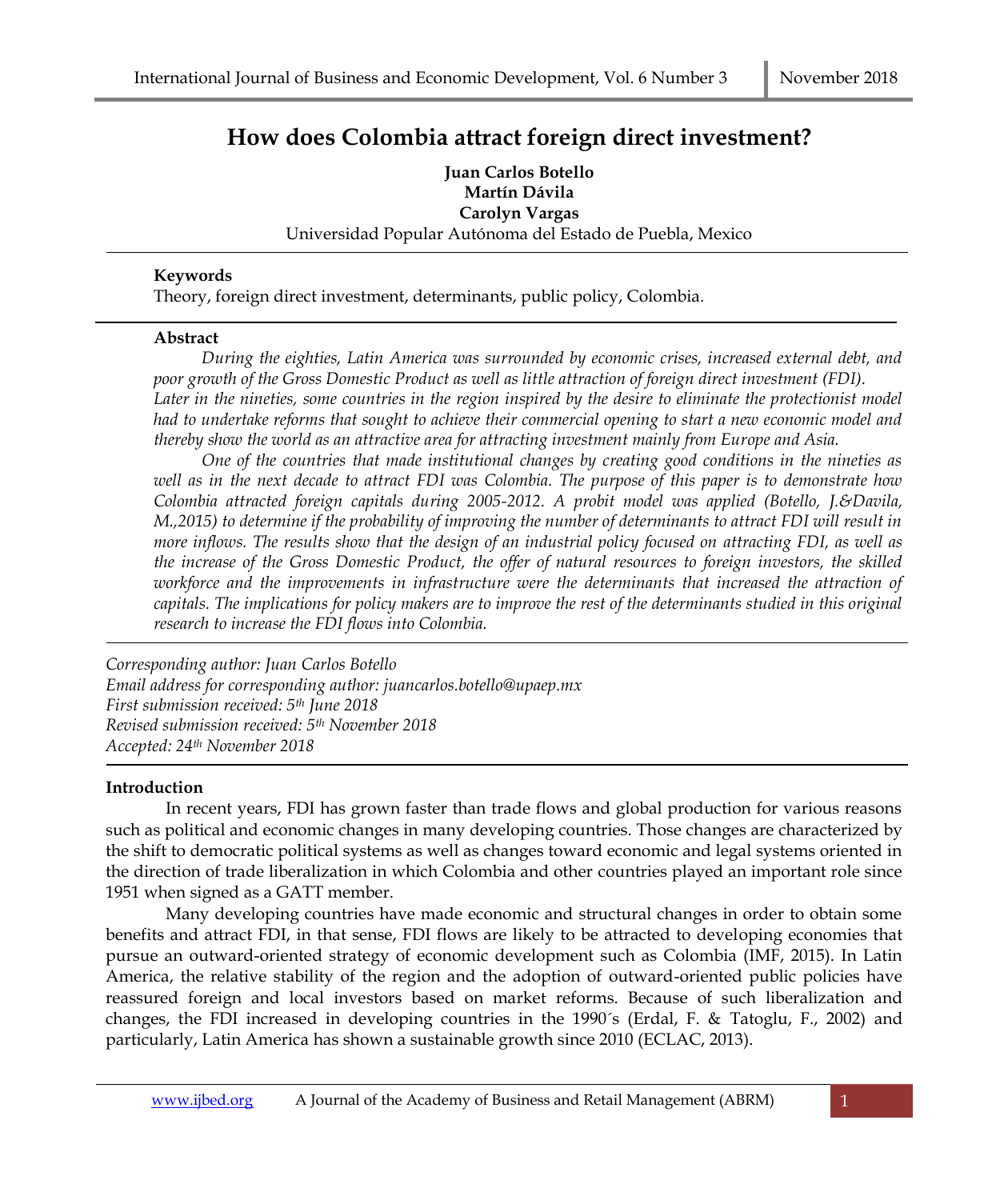On the other hand, the attractiveness of a state or a city for foreign direct investment flows depends on the number and kind of determinants they possess. Deichmann, J., Karidis, S. &Sayek, S. (2003) found that some factors determining the spatial decisions of multinational firms in a Middle East country depend on policy implications. Considering the above, the government agenda should focus on making the country more attractive for FDI, especially in times of crisis when traditional determinants are put to the test and inspire proposals for new opportunities. Popovici, C. & Calin, A. (2012) note that the idea of entering a new era of determinants of FDI is not new as there are several studies that highlight the key factors for attracting FDI. This emphasizes that the classical theories of FDI probably should be changed and others should be based on the emergence of new local capacities.

This research is divided as follows. In second part, a literature review is offered. Several research papers were analyzed to describe the key factors for attracting FDI considering classical theories in order to compare them with the determinants used by Mexico (Botello et al., 2015).Section three includes the data and variables used to explain the new determinant creation theory; based on the model proposed by Botello, et al. (2015) where the most relevant determinants used to obtain FDI are infrastructure, skilled labor, low labor cost, security, tax-break, natural resources, gross domestic product, legal system, geographical location and industrial policy. A probit model to test the theory in section four is presented. Finally, conclusions are discussed in section five.

#### **Literature review**

 Latin America has undergone great economic changes. In 1982, the external debt crisis that affected the entire region exploded. Moreno, N. (2008) reported that this, generated capital flight and negative growth, which made that decade was considered "lost."At the same time, the economic policy of President Deng Xiao Ping helped make Latin America look very attractive to capitals from Asia, which allowed the arrival of volumes of investment, production and trade as well as the opening of multinational companies (Moreno, N., 2008). These were the beginnings of the flows of foreign investment in the region that originated the economic change that contributed to the stabilization of the crisis. After these events, positive changes began in the region; several contributions of Foreign Direct Investment (FDI) were made in the years 2005 to 2012. This contributed to a good and constant economic growth, since better investment flows were achieved like never before.FDI, in addition to be an opportunity for economic growth for each country, also means that it is one of the best and most effective ways to internationalize the region and make it a participant in globalization (Zapata, Y.; Kalmanovitz, S., 2007).

Latin America, in general, has seen economic stability from 2005 to 2012 (which is the period studied in this article), with steady annual growth that indicates that each year the government strategies work best for attract new companies to these territories (ECLAC, 2005) but in recent years FDI in the region continued trending downwards. In 2017, FDI flows into the region stood at US\$ 161.911 billion, 3.6% down on 2016. The main two reasons for the decline have been lower export commodity prices which have led to a substantial drop in investments in the extractive industries — and the economic recession in 2015 and 2016, mainly in Brazil, albeit also in other South American economies. These two trends, however, were partially reversed in 2017, as commodity prices recovered and the region returned to growth (1.3%). Most of the literature related to the attraction of FDI by countries is based on different theories such as localization economies and their determinants, trade and resource endowments. In that sense, the eclectic paradigm of Dunning (1988) argues that the path FDI takes is partly due to the specific advantages which one country has, because of its regional geographic location and / or location in the world. These advantages arise from using resource endowments and / or assets held abroad by some countries in the world which are attractive to a company by combining them with its own resources.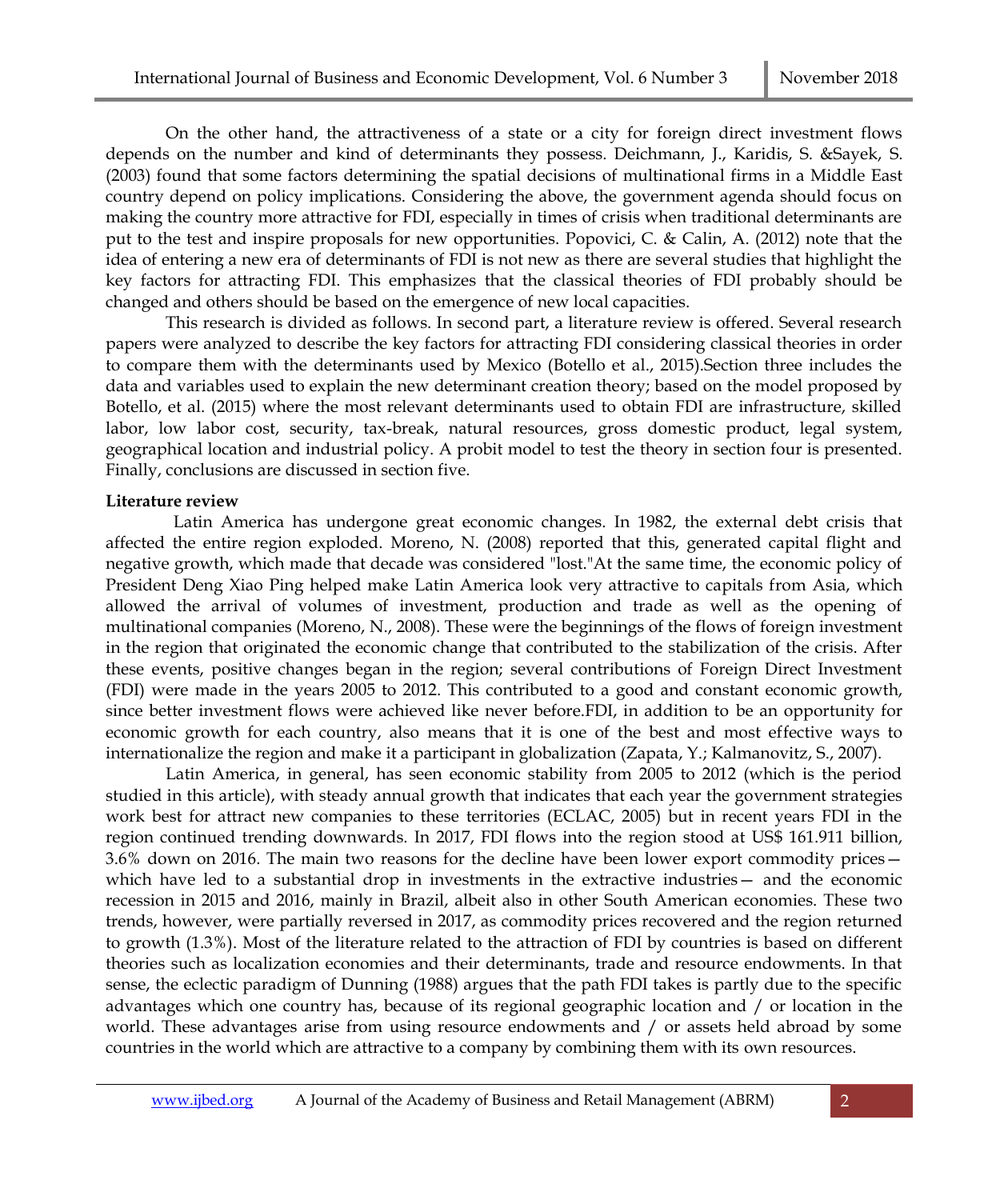That combination suggests that if a foreign company wants to use the resources of a country, it should establish a subsidiary by initiating a flow of FDI and then establish a start-up operating facility (Hill, Ch., 2008) but, the risk is a main determinant that has to be considered. As of 2010, countries that wanted to invest in Latin America began to take an interest in the technology sector, but due to the low level of the industry, they took advantage of the opportunity to invest in low and medium-low technology (ECLAC, 2010).One of the sectors in which Latin America has been a recipient of investment from Europe is electricity, focused on the telecommunications, banking and energy subsectors (Zapata, Y., 2007).

On the other hand, one of the main reasons why the European Union decided to invest in Latin America is the opportunity that this region offers to access new and distant markets. Within the contribution of the Colombian legal framework as an incentive to attract FDI, there is a whole process to remove the protectionist model that historically had, this process began in 1990. It wanted to propose an opening of international competition, beginning by adapting neoliberal tendencies, efficient allocation of resources and institutional changes begun in the government of former President Virgilio Barco and at the beginning of the mandate of César Gaviria, with whom they became official and put into practice. These new policies were based on principles such as economic freedom, foreign trade reforms, labor legislation, foreign exchange regime, foreign investment policies, among others (Ramirez, C., 2011).

During the 2000s, the prohibition of FDI was eliminated in sectors that were previously not allowed and new financial, tax, labor, and port provisions were implemented in a positive manner, as well as an international investment statute. The law that stands out most is Law 963, made in 2005, under which investors will continue to be entitled to facilities and accessibility for them, under certain specifications imposed by the government (Ramirez, C., 2011). The elimination of infrastructure gaps plays a key role in sustaining strong and broad-based growth and supporting further economic diversification. Relatively weak road infrastructure represents an important obstacle not only for overall GDP growth, including through export diversification, but also for achieving a more evenly-distributed economic performance across regions in Colombia. In 2015, we see a recent progress in setting the proper conditions to foster private sector participation in infrastructure investment, so as to ensure efficient allocation of risks and macro financial stability (IMF, 2015).

The incentives that Colombia began to give to be a recipient of FDI are exemptions from the National Tax and Customs Directorate and the Bank of the Republic, especially located in places that promote trade, such as border areas and main ports (Barajas, 2011).According to Ramos, J. &Rodríguez, K. (2011), the types of exemptions made by the government for Colombia to receive FDI are discounts on income, deduction, discounts on investment, and discounts on fixed assets. Something that was criticized a lot was that these benefits are given to companies that have the possibility of paying as a mark of the Law, and it is presumed that thanks to the fact that they enjoy these privileges, there has been an internal economic imbalance for the Colombian government, so you have to minimize public spending. Colombia has presented a constant evolution year after year. During the period from 2005 to 2009, FDI flows increased (ECLAC, 2009), although the years when FDI remains more stable are in 2005 and 2006, where there was also a large amount of commercial exchange (Kalmanovitz, S., 2007).

Likewise, the theory of international production suggests that the decision of a company to start manufacturing operations in other countries depend on certain attractions that the country of origin of the company has compared to the resources and benefits that it will obtain in locating a manufacturing subsidiary abroad (Morgan, R. & Katsikeas, A., 1997). ECLAC (2010) reports that Colombia attracts the investment of several countries such as the United States, Canada and the United Kingdom, because they seek to expand new markets for their products as well as natural resources such as hydrocarbons, mining and agriculture.The natural resources of Colombia represent a great attraction for the countries, but above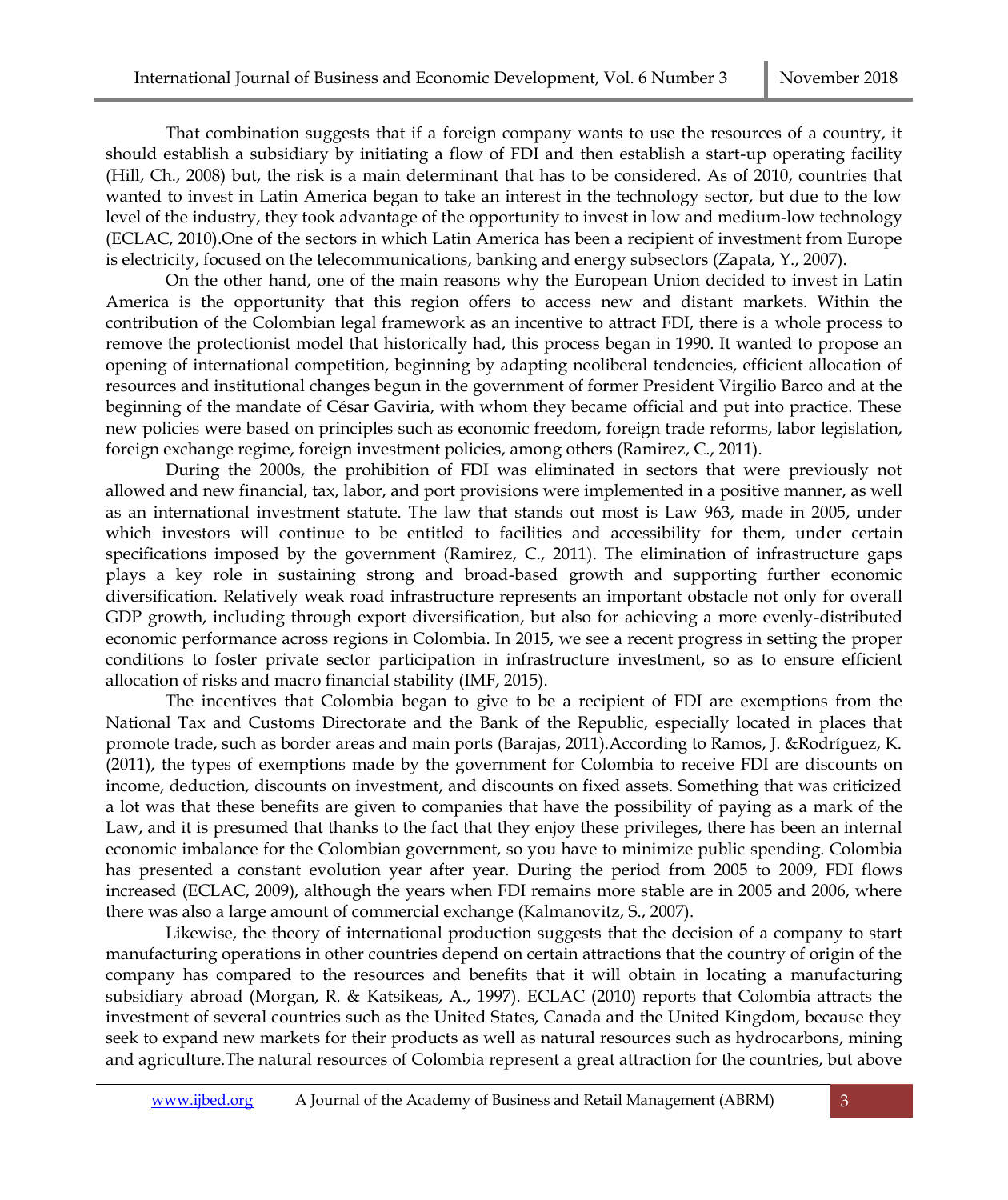all for the United States, which is one of those that exploits them most and the "Plan Colombia" was a diplomatic-military strategy on the part of the United States for the role that play natural resources for this country (Delgado-Ramos, G. &Romano, S., 2011). What the US did not imagine when implementing this geographical strategy, is that not only was it going to be an attraction for them, but also for other countries that are interested in Colombia, because they improve security and update the Colombian State forces.

As an important factor not only must be considered what investors intend, but also what Colombia offers as competitive advantages so that these investors are interested in Colombia. According to the publications of Montoya, C. (2011), Colombia offers a better allocation of resources, exploitation of economies of scale as well as greater efficiency which led to an increase in GDP per capita during 2009.Most of investments made in Latin America have a significant impact on the consolidation or diversification of the production profiles, particularly as foreign direct investment has a major impact on host economies, roughly measure the relationship between foreign direct investment and gross domestic product (ECLAC, 2011). Hausmann, R. & Klinger, B. (2008), explained that there are some key determinants related to the increase in foreign direct investment worldwide as well as the Andean countries, among these determinants are the location, the size of the country in terms of GDP and the distance between the investors and the host countries.

The theory of trade and resource endowment explains that FDI is directed toward countries with low wages and abundant natural resources that provide inherent differences of opportunity and initial favorable conditions for businesses. There is a consensus about the characteristics required for a host country to attract FDI which is that it depends on the motivations that foreign investors have in relation to their investment projects. According to Dunning (1983), the first reason is related to the market, whose main purpose is to serve local and regional markets from the FDI host country if the market grows and generate some return for the investor, the second relates to the investment made by a company in acquiring resources that are not available in the country of origin such as natural resources and low-cost inputs including labor. The latter corresponds to the level of efficiency achieved through the dispersion of value chain activities considering that the geographical proximity to the country of origin will minimize transportation costs.

All this suggests that the direction, in which FDI is aimed, is highly related to the comparative advantages (Kinoshita, Y., 2003) of a given country. Then, one country that has, among other determinants, access to markets as well as cheap labor and abundant natural resources will attract larger inflows of FDI. Berkoz, L. & Sence, S. (2009) argues that countries have traditional factors and environmental variables that are attractive to foreign companies. The traditional factors are market potential, labor costs, economic growth and government policies. The environmental variables correspond to political, economic, legal and infrastructural factors.

In terms of geographical location, one of the greatest attractions for FDI flows in Latin America is that easy access to exit from two Oceans, although there are several countries that have only one outlet (ECLAC, 2009). Kinoshita, Y. (2003) in turn, maintains that the most important determinants a country has to attract FDI are government institutions, natural resources and economies of agglomeration. Government institutions are one factor contributing to decisions by investors as to whether to invest or not in a particular country because these institutions directly affect the operating conditions of enterprises. The investment cost for companies is not only economic but they also have to fight against entrenched practices in countries such as bribery and time lost in engaging in diverse and various negotiations resulting from the arrival of the company to a new market. Therefore, for the operating conditions of a company to appear reliable to the investor, there are two institutional variables to be considered: The legal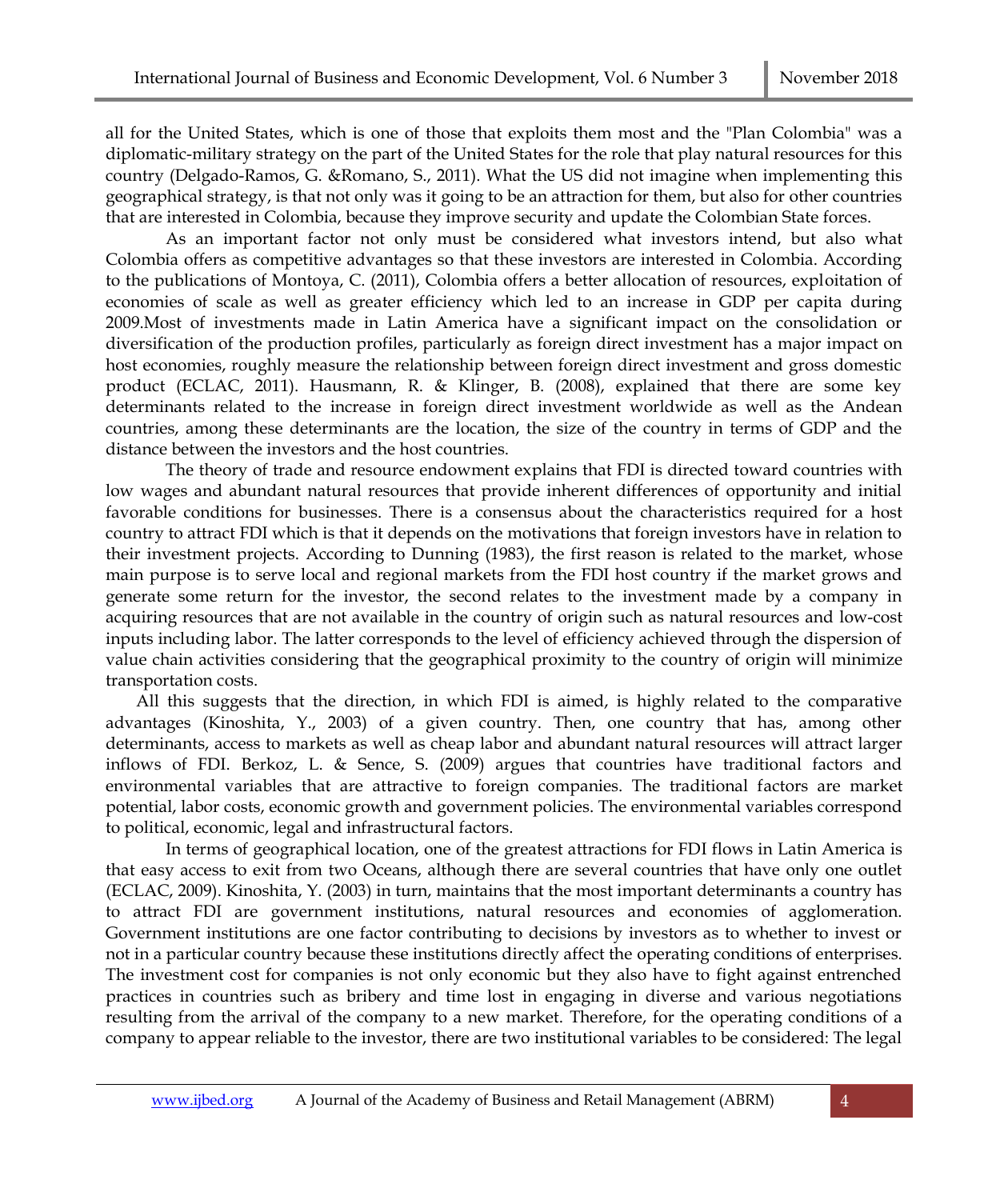system and the quality of the bureaucracy. As for the legal system, both its impartiality as well as popular perception of it is good determinants of the reliability of legal institutions in the country.

Likewise, the variable related to the quality of the bureaucracy describes a non-political and professional bureaucracy which in turn facilitates the procedures for staff to be hired. With respect to agglomeration economies, investors seek those markets where there are benefits derived from the concentration of economic units which results in positive externalities (benefits and technological spill, use of skilled labor and concentrated in specific locations and links forward and backward with related industries) but also by investments made by other investors which can be seen as a positive sign of favorable investment conditions reducing uncertainty. As for the natural resources, Rasiah (2000) argues that developing economies with a resource-rich endowment obtains FDI.

Other studies describing the FDI determinants indicate that the infrastructure, good governance, taxes (Rasiah, 2000) and the labor market are conditions that governments must maintain (Bellak, C., Leibrecht, M. & Liebensteiner, M., 2010) but Lim, D. (1983) found a negative relationship between investment incentives and FDI in 27 developing countries. Groh, A. and Wich, M. (2009) describe the determinants to attract FDI in a country as labor costs, quality and the provision of quality infrastructure and legal systems. On the other hand, some authors consider that the provision of infrastructure should be a precondition for companies to establish subsidiaries in foreign markets as are a major emphasis on the provision of transport infrastructure as well as information and communication technologies (Botric, V.& Skuflic, L., 2006; Goodspeed, T., Martinez-Vazquez, J.& Zhang, L., 2009).

 Studies by Wei, Y., Liu, X., Parker, D. & Vaidya, K. (1999), Mariotti, S. & Piscitello, L. (1995), and He, C. (2002) conclude that there is a positive relationship between infrastructure and FDI because the better the infrastructure is in a location the higher its desirability. Rasiah (2000), states out that FDI in developing countries is concentrated in economies endowed with good infrastructure. In a research conducted by Botello, J & Davila, M. (2013), concluded that public policy used in some states of Mexico to attract FDI, is based on the attractiveness of some determinants like skilled labor, cheap labor and infrastructure. Another factor that helped to generate the increase of FDI in Colombia was the infrastructure. The total infrastructure investment in Colombia has been volatile averaging 4.6 percent of GDP in 1995−2004 and only over the last decade it steadily increased to above 7 percent of GDP in recent years (ECLAC 2015).

 Various studies indicate that infrastructure quality in Colombia is relatively low and logistic costs are high both at regional and global level. In the World Bank's 2014 Logistics Performance Index, Colombia ranks 97th among 160 countries, one of the worst performers relative to regional peers, with the poorest outcomes in infrastructure, timeliness, and tracking and tracing. The country ranks 93th among 189 economies in the World Bank's 2015 Doing Business indicator related to ease of cross-border trade, which predominantly highlights the country's high inland transportation costs and time in performing a foreign trade transaction. In particular, exporting/importing costs in Colombia are mainly associated with inland transport, and these costs are more than double the LAC and OECD averages. Furthermore, World Economic Forum (WEF 2014−15) ranked Colombia 126 among 144 countries in terms of road infrastructure quality, the lowest ranking in the country's overall infrastructure quality (ranked 84) and the worst performance among regional peers. The gaps in port and airport infrastructure are less significant, although most of them are already operating at full capacity, and this will only worsen with increased trade and passenger demand (ECLAC, 2015).

The lack of roads and deficient road conditions are obstacles to rural areas' connection to the rest of the country. Isolation hinders access to public services, precludes selling of products to larger markets, limits economic opportunities, and restrains regional integration and competitiveness. While upgrading national road network through concessions are important to connecting rural areas with markets,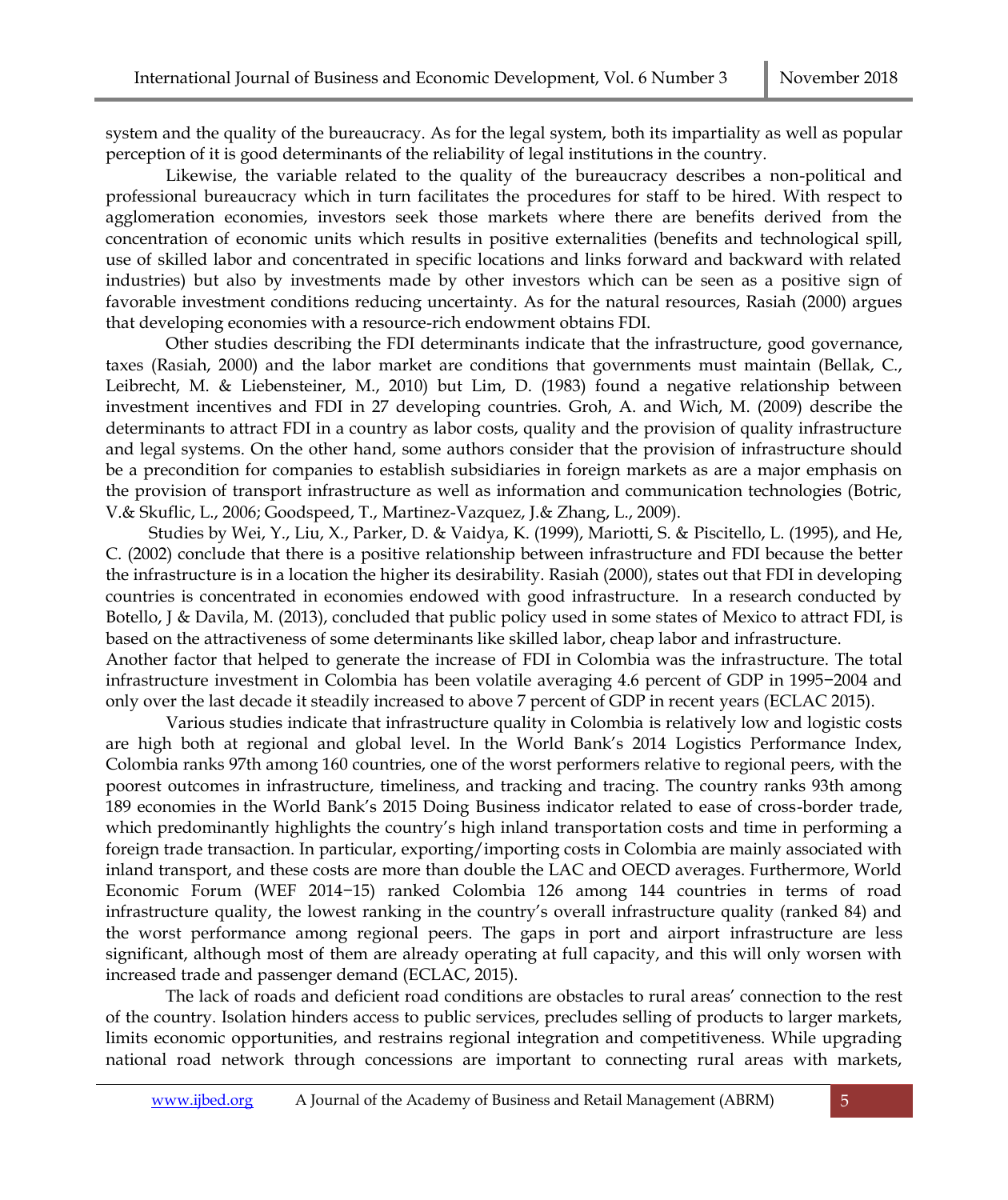improving the connectivity and quality of secondary and tertiary roads is crucial for both regional development and reducing rural poverty (ECLAC, 2015).Significant changes for infrastructure development in Colombia were introduced with the adoption of Law 1508 of 2012 on Public Private Partnerships (ECLAC, 2015).FDI inflows into Colombia reached US\$ 13.924 billion in 2017, up 0.5% on 2016 levels and close to those recorded between 2011 and 2014. Reinvested earnings increased significantly for the year, especially in the fourth quarter, reflecting the increase in the price of oil, as well as the overall improvement of the economy in the second half of the year (ECLAC, 2018).

The transport and telecommunications sector were the main FDI recipient in 2017 (US\$ 3.136 billion), matching investment flows to the oil sector (US\$ 3.135 billion), traditionally the largest recipient of FDI in Colombia. Between 2011 and 2014, the oil sector over received US\$ 5 billion annually, but these inflows halved in 2015 and 2016. The rise recorded in 2017, and in the first months of 2018, reflects the pick-up in investment resulting from the increase in prices. The mining sector also benefited from this situation, with investments in 2017 rising to US\$ 953 million. FDI in the manufacturing sector also increased, almost reaching its highest level in the past 10 years, at US\$ 2.523 billion (ECLAC, 2018). On the other hand, as opposed to what Botello et al. (2013) concluded, Ondrich, J.& Wasylenko, M. (1993) and Rasiah, R. (2000) found that there is no evidence that wages affect the location of new foreign plants, especially cheap labor but that it´s not the case for skilled labor. Flexible production forms have given rise to greater dispersal of organizational power as well as process innovation; local accumulation at peripheral sites has stimulated economic progress, albeit only in locations generating the requisite skills (Rasiah, R., 2000), suggesting that specialized FDI requires skilled labor.

According to the research studies mentioned above, there are similarities in the description of the traditional determinants, which explain the attractiveness of a country with respect to foreign capital which suggests that the design of public policy in some countries like Colombia, in relation to attracting financial resources from abroad, is very similar. Berkozet al. (2009) found almost the same determinants for the case of Turkey and suggests that a location analysis needs to be done in order to develop specific growth strategies to be applied by policy-makers in their plans to attract FDI to certain locations. Figueroa (2012) assumes that tax facilities, proximity to markets, and cheap labor are insufficient factors to guarantee the cycle of capital, since what stands out is the outgoing transfer of the innovation activity itself, which suggests that the attraction of new FDI flows requires the creation of new determinants or the renewal of the most used. The advance of global knowledge has become itself as an attractive determinant to catch the attention of investors. In recent years, many countries around the world are worried about the way they are going to attract capitals. Perhaps, their research agenda would change to more focused analyses of the fundamental determinants that drive such flows of FDI. Should they create new determinants or renewal the ones that are already used to?

#### **Objectives, variables, hypotheses and data Objectives**

The objective of this research is to find out the determinants used by Colombia during 2005 through 2012 to attract foreign direct investment applying the new determinant creation theory proposed by Botelloet al. (2015)

### **Variables**

The dependent variable used in this research is:

fdi (amount of foreign direct investment). Foreign Direct Investment (FDI) has been selected as a dependent variable relative to the amount of Colombia´s foreign direct investment inflows from 2005 to 2012.impde (improvement of determinants). This variable was selected as a dependent variable to use it in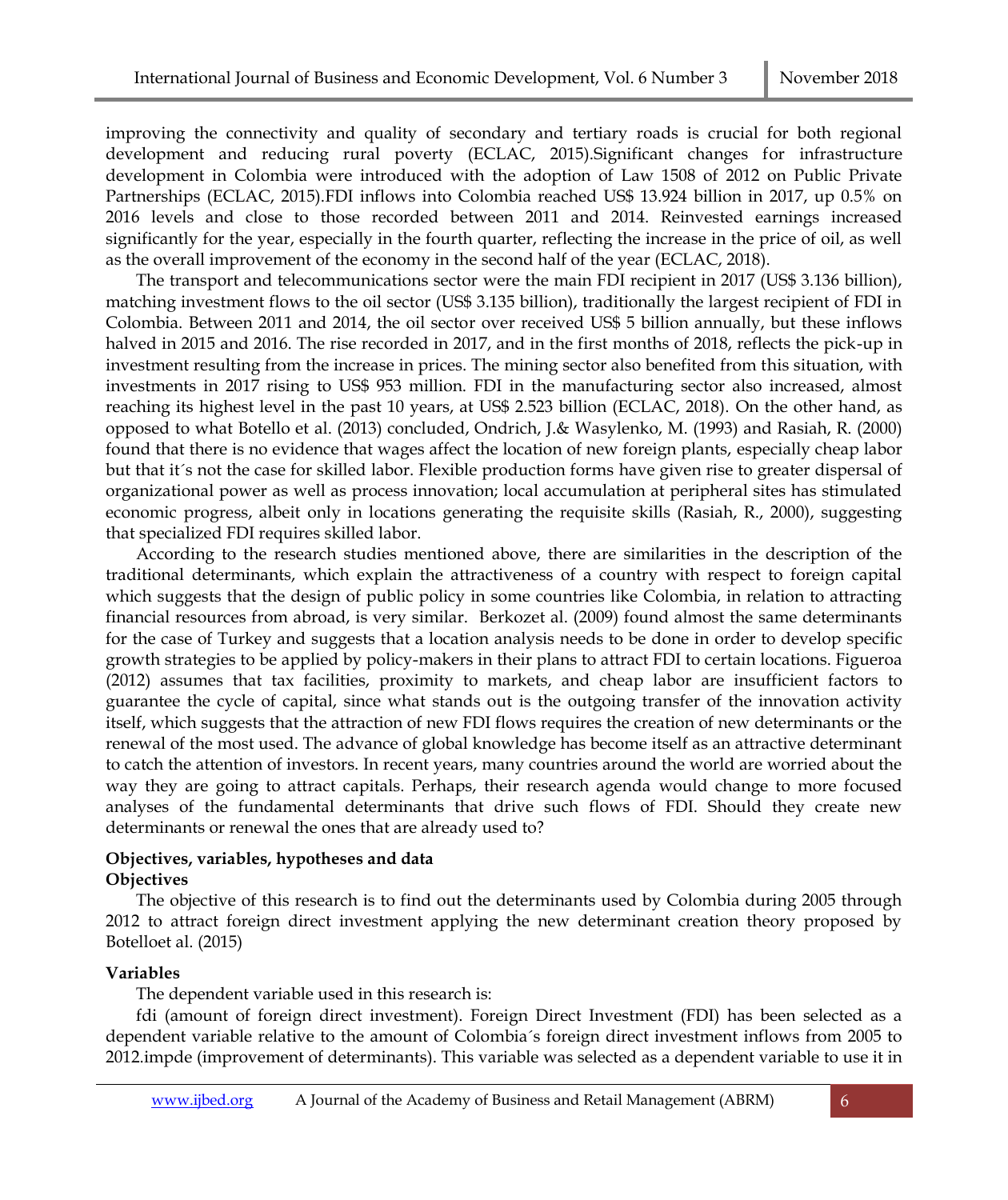the *probit* model in order to explain if the probability of improvement of the determinants used to attract foreign direct investment contributed to increase inflows from 2005 to 2012 by Colombia.

The independent variables in their different modalities that will be considered for the theoretical model are:

3.2.3ifra (infrastructure). This variable explains if infrastructure was used as a determinant to attract foreign direct investment from 2005 to 2012 by Colombia. Infrastructure is considered as paved roads (km) and airports (number).

3.2.4 qualab (qualified labor). This variable explains if skilled labor was used as a determinant to attract foreign direct investment from 2005 to 2012 by Colombia. This variable was measured by the number of professionals that Colombia has.

3.2.5wage (minimum wage). This variable explains if low cost labor was used as a determinant to attract foreign direct investment from 2005 to 2012 by Colombia.

3.2.6sec (security). This variable explains if security was used as a determinant to attract foreign direct investment from 2005 to 2012 by Colombia.

3.2.7taxex (exemption from tax payment). This variable explains if exemption from tax payment was used as a determinant to attract foreign direct investment from 2005 to 2012 by Colombia.

3.2.8natures (natural resources). This variable explains if natural resources were used as a determinant to attract foreign direct investment from 2005 to 2012 by Colombia.

3.2.9gnp (gross national product). This variable explains if gross national product was used as a determinant to attract foreign direct investment from 2005 to 2012 by Colombia.

3.2.10legal (legal framework). This variable explains if a legal framework was used as a determinant to attract foreign direct investment from 2005 to 2012 by Colombia.

3.2.11geoloc (geographical location). This variable explains if geographical location was used as a determinant to attract foreign direct investment from 2005 to 2012 by Colombia.

3.2.12indpol (industrial policy). This variable explains if a foreign direct investment industrial policy was used as a determinant to attract foreign direct investment from 2005 to 2012 by Colombia.

### **Hypotheses**

For main model is:

H1: The attraction of foreign direct investment in Colombia depend on infrastructure development, on skilled labor, on low cost labor, on security, on tax exemption, on natural resources, on gross national product, on legal framework, on geographical location and industrial policy from 2005 to 2012.Once the main model has been demonstrated, it is important that the model is then tested by discarding the variables whose significance is lower and testing the model with the variables that are more efficient (Wooldridge, J., 2015 & Heij, Ch., De Boer, P., Franses, P., Kloek, T. &Van Dijk, H., 2004). For this case, the most efficient variables for the Probit model are:

H2: The probability of improving infrastructure, skilled labor, low cost labor, security, tax exemption, natural resources, gross national product, legal framework, geographical location and industrial policy will attract more foreign direct investment flows.

### **Data**

Reports from Colombia´s government from 2005 through 2012 were reviewed by the authors to build a database in this research. By using the methodology to test the new determinant creation theory proposed by Botello et al. (2015) to the case of Colombia, the authors found that the design of an industrial policy focused on attracting FDI, as well as the increase of the Gross Domestic Product, the offer of natural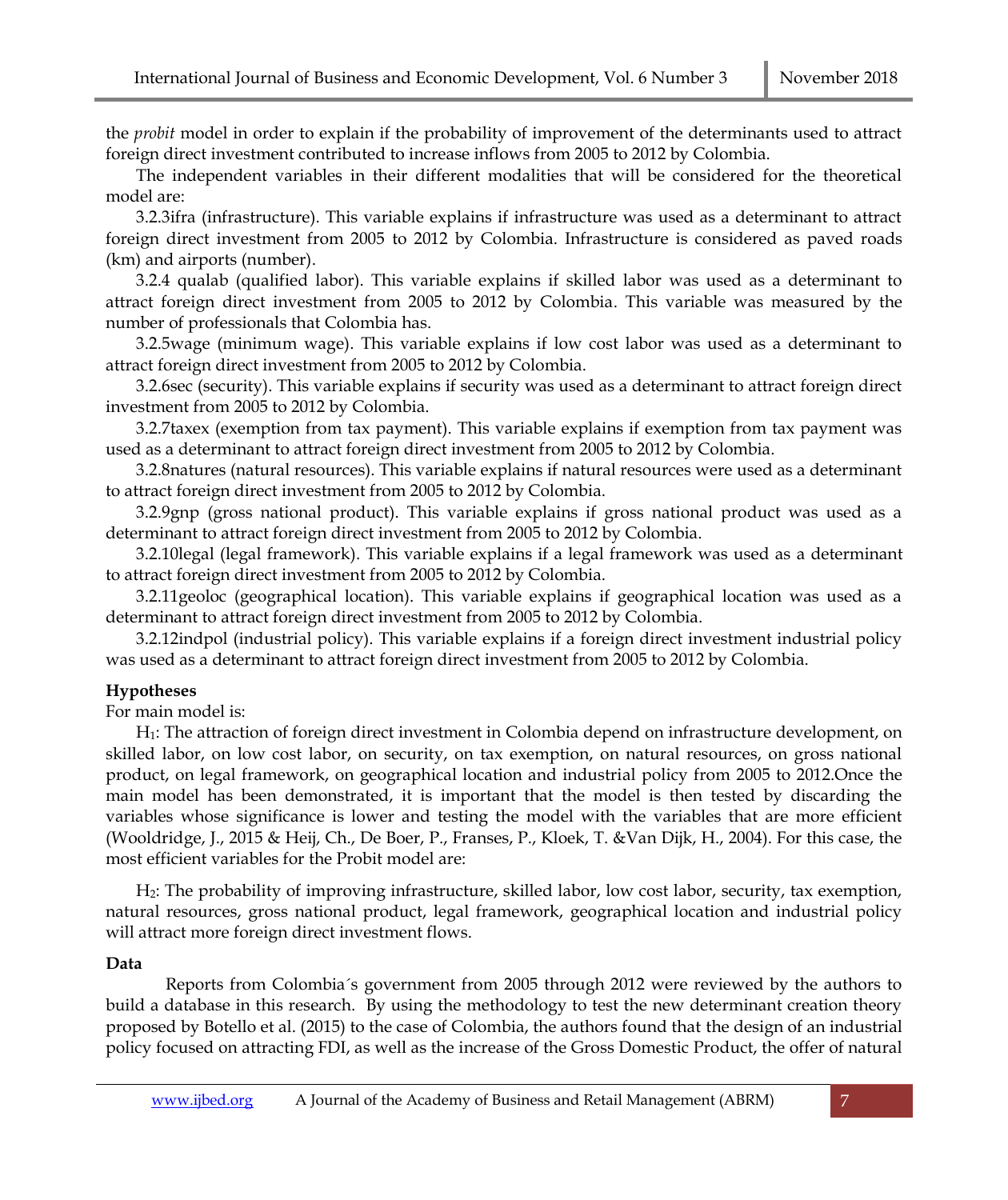resources to foreign investors, the skilled workforce and the improvements in infrastructure were the determinants that increased the probability of attracting capitals from abroad.

## **4. Methodology, Models and Results**

4.1 Methodology

To test the hypotheses, we carried out several models of time series data, the results for these models indicate the nature of each of the variables used, and the relationship with the dependent variable. Once we have variables that will be employed in a probit model originally used by Bliss (1934) as well as applied to stochastic models by Steinbrecher, G.& Shaw, T. (2008) it was necessary to check and simulate the dependent variable (impde), which was developed as the probability that there is an improvement in the determinants that each one of the Colombian departments used in their public policies and in their development plans, related to foreign direct investment flows. The probit model tested the hypotheses and the main objective of this research.

The probit model was used to measure the probability of Colombia´s FDI attraction based on the new determinant creation theory. The database developed for this study contains data of the determinants used by Colombia for a period of eight years. During those years, there are departments that do not use the ten determinants commonly used to attract foreign direct investment according to the model proposed by Botello, et al. (2015) or there are departments that decide to improve the determinants they commonly use or use only the determinants that they possess.

## **4.2 Models**

The following equations are the proposal models to prove the hypotheses postulated earlier: Main model is:

 $fdi_t = \beta_0 + \beta_1$ ifra, +  $\beta_2$ qualab, +  $\beta_3$ wage, +  $\beta_4$ sec, +  $\beta_5$ taxex, +  $\beta_6$ natures,  $+\beta_7 g n p_r + \beta_8 legal_r + \beta_9 geoloc_r + \beta_{10} indpol_r + u_r$ 

For the main model we have the following equation for efficiency:

 $fdi_t = \beta_0 + \beta_1 if ra_t + \beta_2 taxex_t + \beta_3 natures_t + \beta_4 gnp_t + \beta_5 legal_t + \beta_6 indpol_t$  $+u$ .

This probit model is that represent the whole variables in this model:  $P(impde_t) = \beta_0 + \beta_1 if ra_t + \beta_2 qualab_t + \beta_3 wage_t + \beta_4 sec_t + \beta_5 taxes_t$  $+\beta_6$ natures,  $+\beta_7 g n p_t + \beta_8 legal_t + \beta_9 geoloc_t + \beta_{10} indpol_t + u_t$ 

The next probit model is that represent the most efficient variables:  $P(impde_t) = \beta_0 + \beta_1 if ra_t + \beta_2 qualab_t + \beta_3 natures_t + \beta_4 gnp_t + \beta_5 indpol_t + u_t$ 

## **4.3 Results**

As the models described before were handled through time series, we verified that the variables have a stationary stochastic process. The variables presented a nonstationary process so, the models are not useful to find reliable results by the method of ordinary least squares (OLS), in accordance with Engle, R.& Granger, C. (1987) that conducted a cointegration study. Then, we made a linear combination of two series, each of which is integrated of any kind of order, additionally checked and corrected the errors through the Granger causality (Granger, C., 1969 & Granger, C. &Newbold, P., 1974) to verify that indeed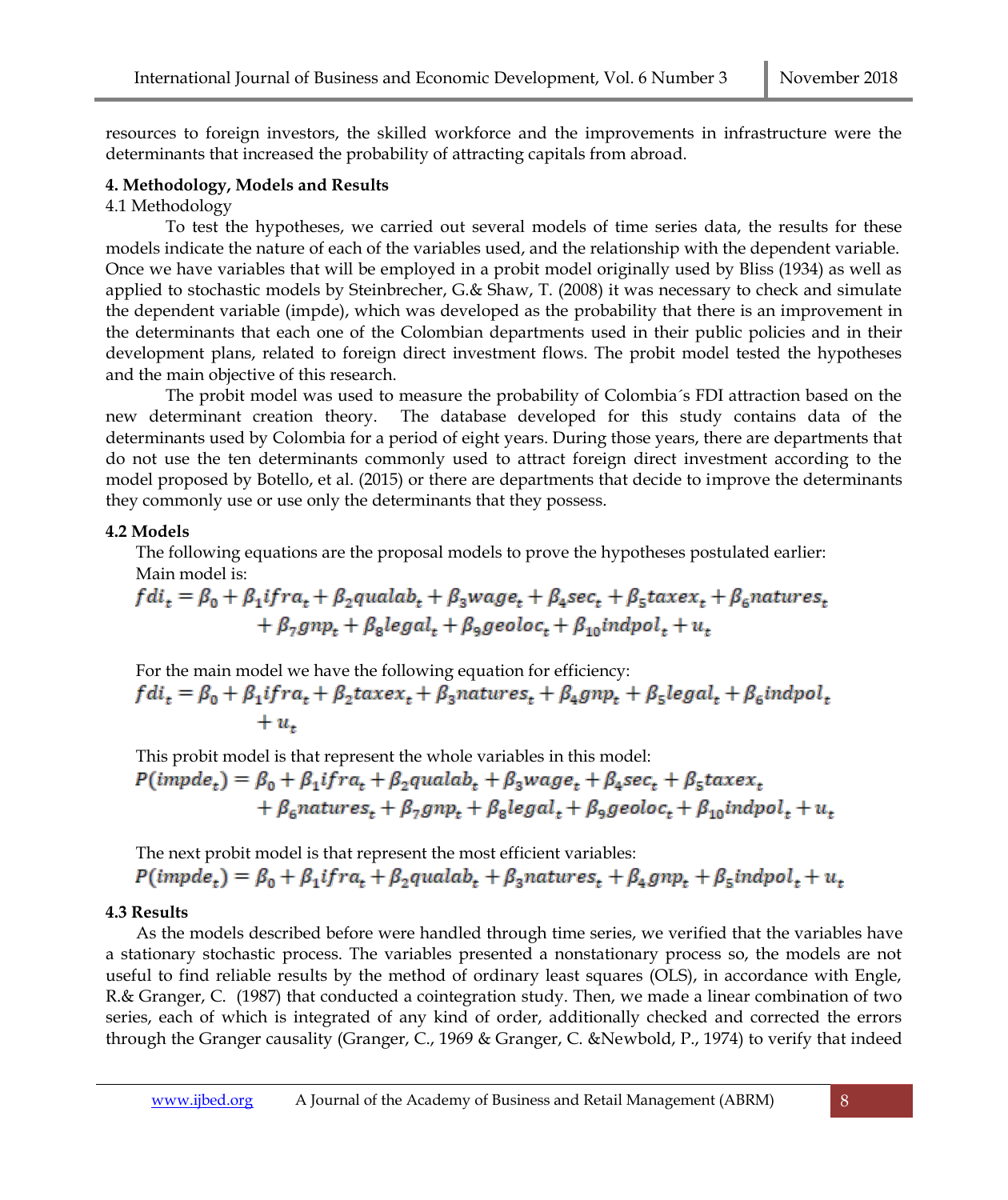the time series used are stationary, the following model show this test and in the Table A1 are the results for them:

# $fdi_t = \delta_0 + \alpha_1 fdi_{t-1} + \alpha_2 fdi_{t-2} + \alpha_3 fdi_{t-3} + \alpha_4 fdi_{t-4} + \gamma_1 ifra_{t-1} + \gamma_2 ifra_{t-2} + u_t$

In addition, was revised collinearity of the variables through a model of vector autoregressive (VAR), where it was found that indeed the variables presented a high collinearity and that has to be corrected for the stationary variables; besides that, we use the Wald test (Wald, A., 1940) to prove if the model has an asymptotic chi-square distribution. The model was as follows and in Table A2 we show the results for them:

$$
fdi_t = \delta_0 + \alpha_1 fdi_{t-1} + u_t
$$

Once we have corrected the errors that could be present in the time series, and we are sure that the variables shown a Stationary Stochastic Process we proceeded to find the corresponding relations with each of the proposed variables as determinants for foreign direct investment flows that have been submitted in Colombia by 2005 to 2012.

The interaction of all independent variables in the Main model is shown with respect to the dependent variable in Table A3. It was expected that all the variables were significant but, the independent variables *ifra, qualab, natures, gnp and geoloc* (corresponding to infrastructure, qualified labor, natural resources, gross national product and geographical location), were not.

Subsequently, the interaction of the dependent variable with each of the independent variables was done to confirm its significance, the models were shown before. The results (see Table A4) demonstrate that almost all the variables have a high significance more than 95%, except *natures*. Once interactions were tested using linear regressions, a simulation using the *probit* model was done. The results showed that the probability of an improvement in the determinants increased flows of foreign direct investment. The presented results correspond to the model and we only use the most efficient variables to demonstrate the theory (see Tables A5 and A6).

#### **5. Conclusions**

The theories proposed by several authors to explain how countries attract FDI are diverse. Some of them are based on the use of different determinants as part of its public policy like the new determinant creation model proposed by Botello, et al. (2015). Considering that model, during the 2005-2012 period, Colombia also used ten determinants to attract foreign direct investment, however, the main model with efficiency demonstrated that the most important determinants used by Colombia to attract FDI were infrastructure, tax exemption, natural resources, gross national product, legal framework and industrial policy. Since the period studied is eight years, it was observed that some departments in Colombia during that period decided to create or renew their determinants in order to attract more and new flows of foreign direct investment. In that sense, the purpose of this article was to test the new determinant creation theory proposed by Botello et al. (2015) as part of the public policy of Colombia and the probit model demonstrates that relationship.

In Table A6, we see that Colombia is currently using infrastructure, qualified labor, natural resources, gross domestic product, and industrial policy, as the most relevant determinants of the tenth to attract inflows. A report from ECLAC (2015) indicates an important increase in FDI flows. Colombia is capturing more inflows related to its gross national product. As a last idea, if any government in the world is interested in attracting new or more foreign direct investment must create or renovate the determinants used to attract investment flows. There are probably cities or provinces who want to attract resources for certain types of industry, but they must create or renew the related determinants, such that the different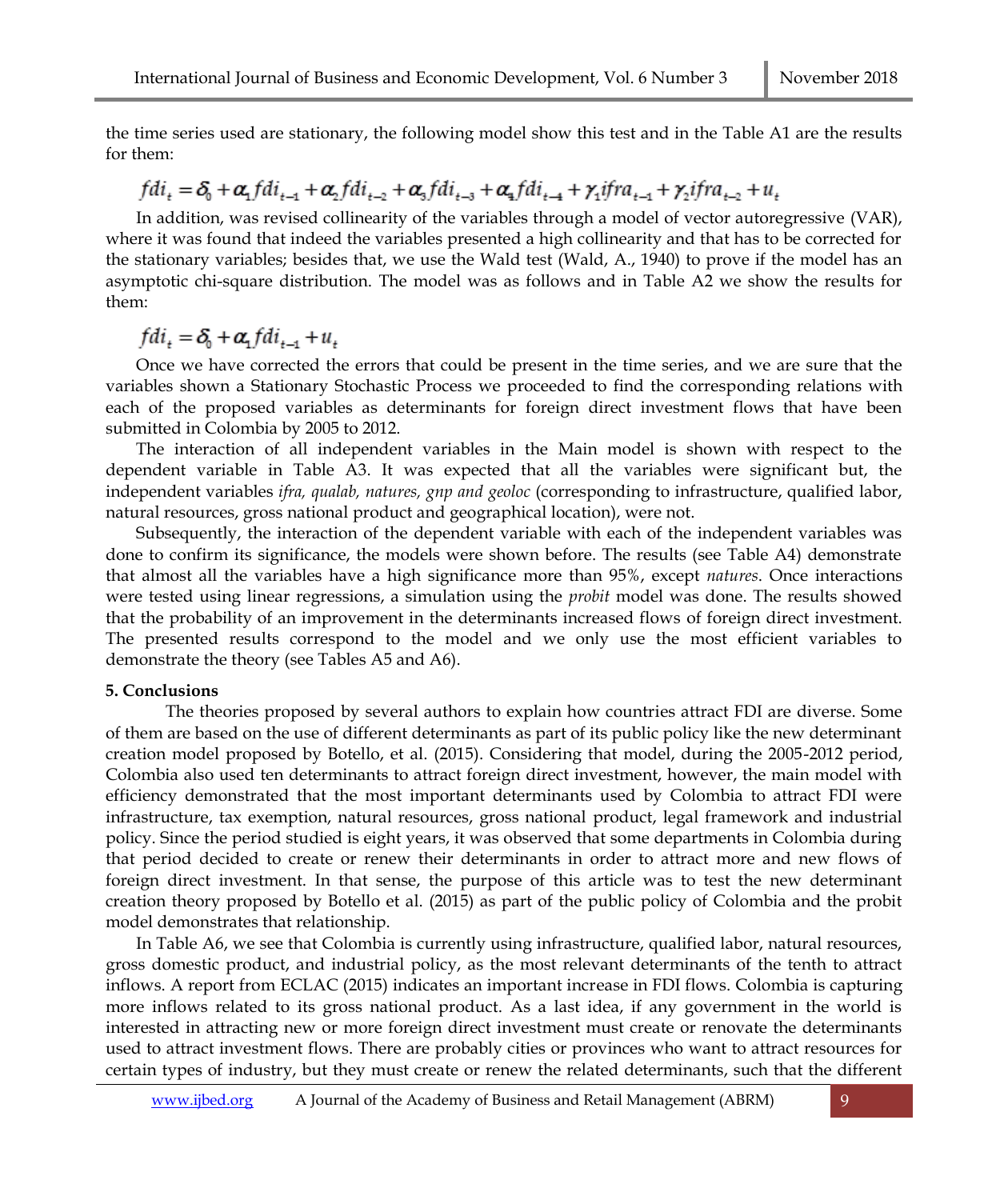types of industry prevailing in a country use different determinants and some of them they shall not be used to attract new resources and should focus on the development of new determinants.

## **6.Discussion**

The implications of the theories of FDI for both, business practices and government policies are straightforward. The location-specific advantages argument associated with John Dunning does help explain the direction of FDI (Hill, Ch. & Hult, G., 2017). However, the location-specific advantages argument does not consider the exploitation of natural resources and the implications on global climate change. According to the Global Investment Competitiveness survey 2017/2018 (World Bank, 2017), investors consider a broad range of factors in their decision to invest, including political stability and security, legal and regulatory environment, large domestic market size, macroeconomic stability and favorable exchange rate, available talent and skilled labor, good physical infrastructure, low taxes rate, low cost of labor and inputs, access to land and financing in the domestic market. The survey of investors shows that political stability and security, together with the presence of a stable legal and regulatory environment in the country, are the main characteristics that executives of multinational companies consider before committing capital in a new operation. These considerations have much more weight than issues such as tax rates or low labor costs. For policy makers, designing policies to attract FDI considering the negative impact on global climate change should be the agenda. In such cases, a firm considering FDI should comply with government´s regulations in order to achieve its strategy.

### **References**

- Barajas, R. (2010). Beneficios tributarios y su relación con el déficit fiscal en Colombia, durante el período comprendido entre los años 2005 y 2010 (Tax benefits and their relation to the fiscal deficit in Colombia, during the period between 2005 and 2010). *Investigaciones UNAD Bogotá*, 02, 239-261.
- Bellak, C., Leibrecht, M. & Liebensteiner, M. (2010). Attracting Foreign Direct Investment: the public policy scope for south east European countries. *Eastern Journal of European Studies*, 1(2), pp. 37-53
- Berkoz, L. & Sence, S. (2009). Locational Preferences of FDI Firms in Turkey: A Detailed Examination of Regional Determinants. *European Planning Studies,* 17(8), pp. 1243-1256
- Bliss, Ch. (1934). The method of probits. *Science*, 79 (2037), pp. 38–39.
- Botello, J. &Davila, M. (2013). Public Policy as a Determinant for Attracting Foreign Direct Investment in Mexico since 2000-2013.*International Journal of Business and Economic Development,* 2(1), pp. 78-89
- Botello, J. & Davila, M. (2015). The new determinant creation theory: a way to attract new foreign direct investment flows. *International Journal of Business and Economic Development,* 3(1), pp. 96-109
- Botric, V.&Skuflic, L. (2006). Main determinants of foreign direct investment in the southeast European countries. *Transition Studies Review*, 13(2), pp. 357-377
- Deichmann, J., Karidis, S. & Sayek, S. (2003). Foreign Direct Investment in Turkey: Regional Determinants, *Applied Economics*, 35(16), pp. 1767-1778.
- Delgado-Ramos, G. & Romano, S. (2011). Plan Colombia e Iniciativa Mérida: Negocio y Seguridad Interna (Plan Colombia and Mérida Initiative: Business and Internal Security). *El Cotidiano*, (170), pp. 89-100
- Dunning, J. (1988). Explaining international production. London: Unwin Hyman
- Economic Commission for Latin America and The Caribbean (2005). La Inversión Extranjera Directa en America Latina y el Caribe (Foreign Direct Investment in Latin America and the Caribbean). Unidad de Inversiones y Estrategias Empresariales. Santiago de Chile: CEPAL.
- Economic Commission for Latin America and The Caribbean (2009). La Inversión Extranjera Directa en America Latina y el Caribe (Foreign Direct Investment in Latin America and the Caribbean). Unidad de Inversiones y Estrategias Empresariales. Santiago de Chile: CEPAL.
- Economic Commission for Latin America and the Caribbean (2010). La Inversión Extranjera Directa en America Latina y el Caribe (Foreign Direct Investment in Latin America and the Caribbean). Unidad de Inversiones y Estrategias Empresariales. Santiago de Chile: CEPAL.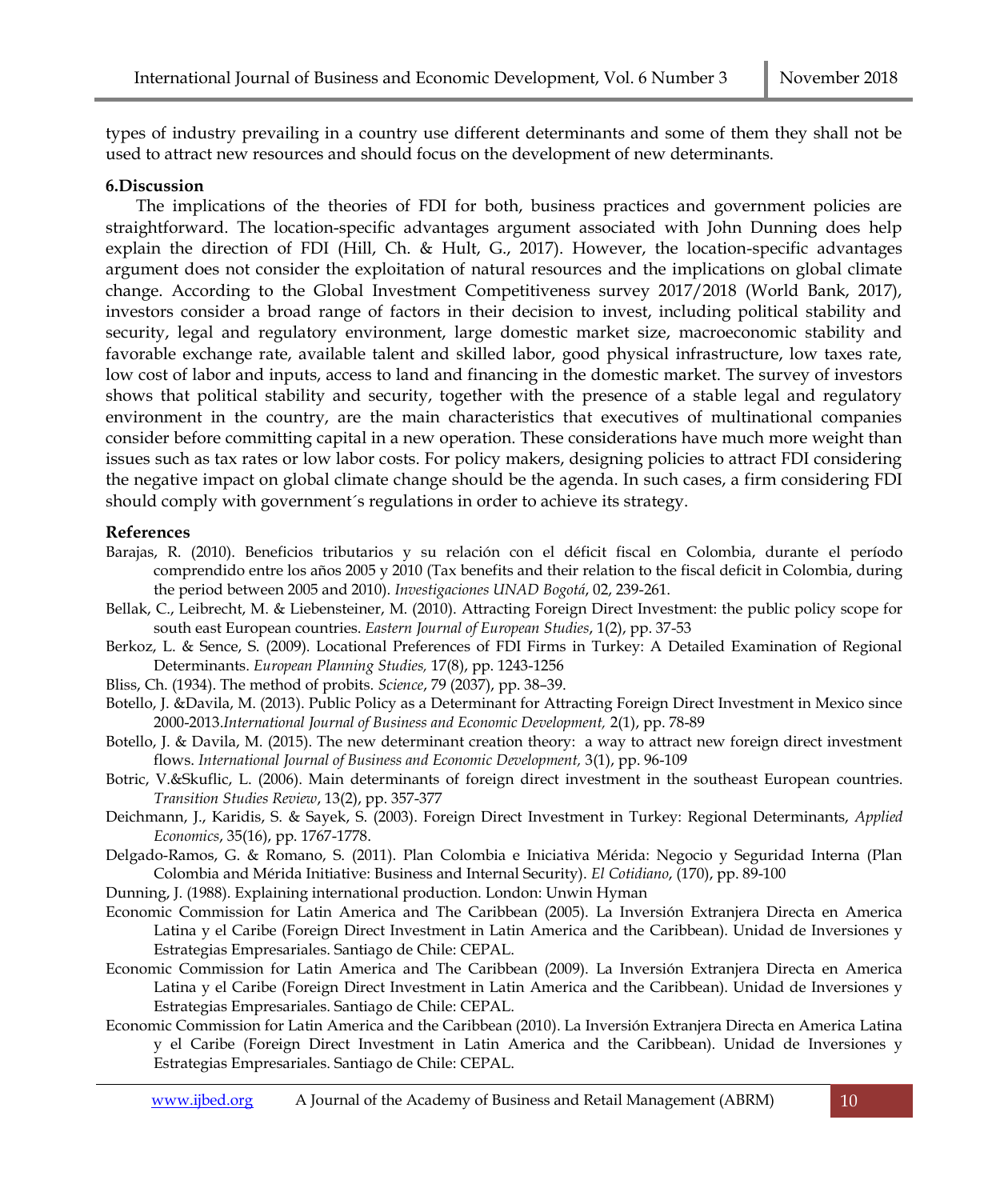- Economic Commission for Latin America and The Caribbean (2011). La Inversión Extranjera Directa en America Latina y el Caribe (Foreign Direct Investment in Latin America and the Caribbean). Unidad de Inversiones y Estrategias Empresariales. Santiago de Chile: CEPAL.
- Economic Commission for Latin America and The Caribbean (2013). La Inversión Extranjera Directa en America Latina y el Caribe (Foreign Direct Investment in Latin America and the Caribbean). Unidad de Inversiones y Estrategias Empresariales. Santiago de Chile: CEPAL.
- Economic Commission for Latin America and The Caribbean (2015). La Inversión Extranjera Directa en America Latina y el Caribe (Foreign Direct Investment in Latin America and the Caribbean). Unidad de Inversiones y Estrategias Empresariales. Santiago de Chile: CEPAL.
- Economic Commission for Latin America and The Caribbean (2018). La Inversión Extranjera Directa en America Latina y el Caribe (Foreign Direct Investment in Latin America and the Caribbean). Unidad de Inversiones y Estrategias Empresariales. Santiago de Chile: CEPAL.
- Engle, Robert F. & Clive W. J. Granger (1987). Cointegration and Error Correction: Representation, Estimation, and Testing. *Econometrica,* 55(2), pp. 251-276
- Erdal, F. &Tatoglu, F. (2002). Locational Determinants of Foreign Direct Investments in an Emerging Market economy: The Turkish experience, *Multinational Business Review,* 10(1), pp. 21-27
- Figueroa, S. (2012). Emergent Vulnerability in Attracting Foreign Direct Investment in Latin America: The Case of Mexico. *Perspectives on Global Development and Technology,* 11, pp. 374-385
- Goodspeed, T., Martinez-Vazquez, J. & Zhang, L. (2009). Public Policies and FDI Location: Differences between developing and developed countries, *International Studies Program Working Paper*, GDU paper No 0910
- Granger, C. (1969). Investigating causal relations by econometric models and cross-spectral methods. *Econometrica, 37(3)*, pp. 424-438
- Granger, C. & Newbold, P. (1974). Spurious Regressions in Econometrics. *Journal of Econometrics,* 2, pp. 111-120
- Groh, A., &Wich, M. (2009). A Composite Measure to Determine a Host Country´s Attractiveness for FDI*. IESE Business School Working Paper* Number 833
- Hausmann, R. & Klinger, B. (2008). Grow Diagnostic: Peru. Center for International Development Harvard University.
- He, C. (2002). Information costs, agglomeration economies and the location of foreign direct investment in China, *Regional Studies,* 36(9), pp. 1029-1036
- Heij, Ch., De Boer, P., Franses, P., Kloek, T.&Van Dijk, H. (2004), Econometric Methods with Applications in Business and Economics. United Kingdom: Oxford University Press.
- Hill, Ch. (2012). International Business.12 Ed. USA: McGraw Hill.
- Hill, Ch. &Hult, G. (2017). International Business. 11 Ed. USA: McGraw Hill.
- International Monetary Fund (2015). Colombia, IMF Country Report 15/143. Washington: IMF
- Kalmanovitz, S. (2007). Colombia en las dos fases de Globalización (Colombia in the two phases of Globalization). *Economía Institucional*, 9, pp. 45-58.
- Kinoshita, Y. (2003). Why does FDI go where it goes? New Evidence from the transition economies. *William Davidson Institute Working Paper* Number 573
- Lim, D. (1983). Fiscal incentives and direct foreign investment in less developed countries, *Journal of Development Studies,* 19(2), pp. 207-212
- Mariotti, S. & Piscitello, L. (1995) Information Cost and Location of FDI´s Within the Host Country: Empirical Evidence from Italy, *Journal of International Business Studies*, 26(4), pp. 815-840
- Montoya, C. (2011). Colombia y su inserción a la economía mundial (Colombia and its insertion in the world economy). *Ecos de Economía*, 32, pp. 173-192.
- Moreno, N. (2008). El patrón de los flujos de inversión extranjera directa en los países de América Latina (1991-2005) (The pattern of foreign direct investment flows in Latin American countries). *Pensamiento y Gestión*, 24, pp. 1-17
- Morgan, R., & Katsikeas, A. (1997). Theories of international trade, foreign direct investment and firm internationalization: a critique, *Management Decision*, 35(1), pp. 68-78
- Ondrich, J. &Wasylenko, M. (1993). Foreign Direct Investment in the United States (*Kalamazoo, MI: W.E. Upjohn Institute for Employment Research*)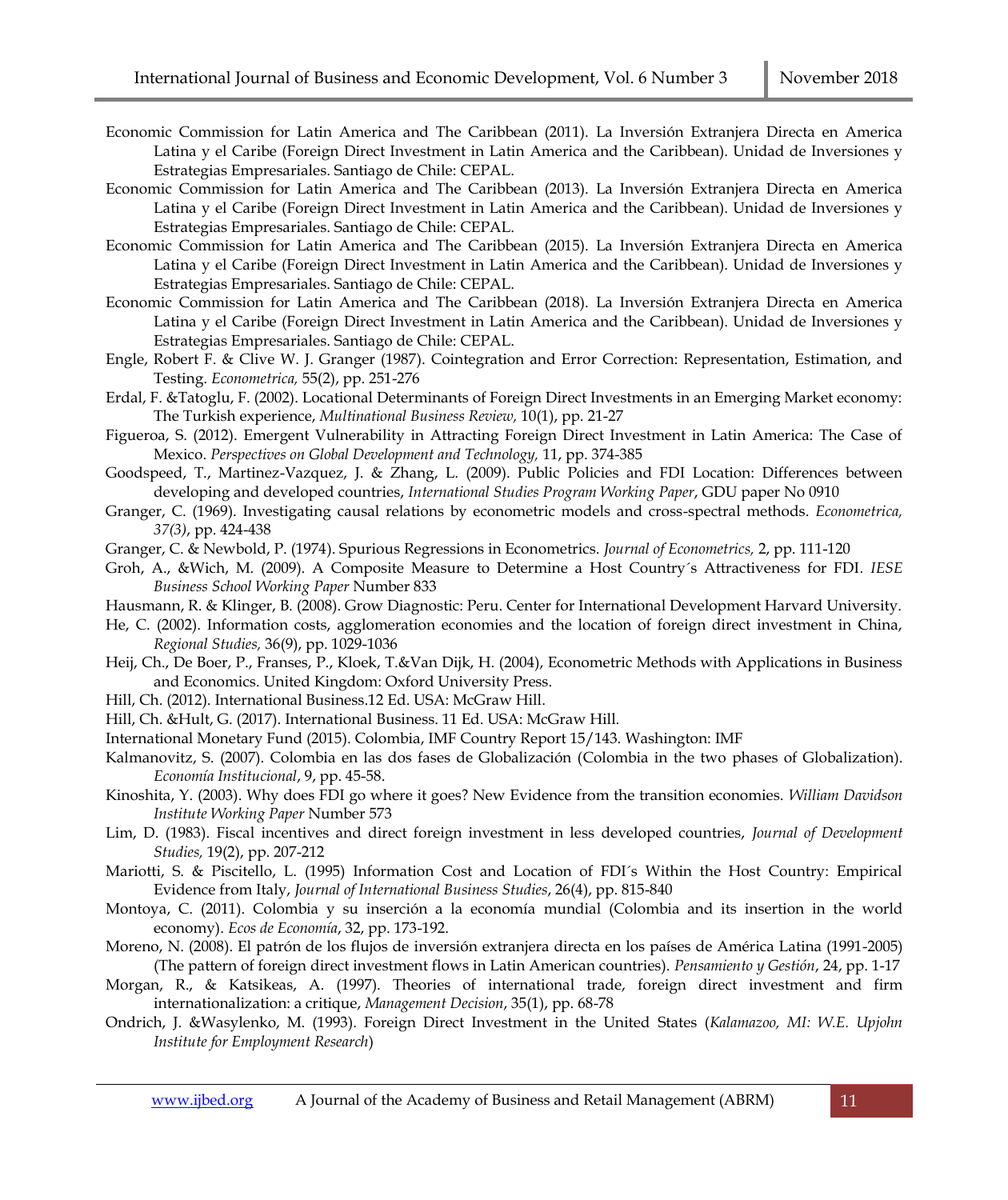Popovici, C., &Calin, A. (2012). Attractiveness of Public Policies for Fdi In Central and Eastern European Countries. *Annals of Faculty of Economics*, *1*(1), 61-67.

- Ramírez, C. (2011). Marco jurídico de la Inversión Extranjeraen Colombia (Legal framework of Foreign Investment in Colombia). *Saber y Ciencia*, 1, 163-175.
- Ramos, J. & Rodríguez, K. (2011). Zonas Francas en Colombia: beneficios tributarios en el impuesto de renta (Free Trade Zones in Colombia: tax benefits in the income tax). *Borradores de economía*. 657,pp. 1-19.

Rasiah, R. (2000). Globalization and Private Capital Movements. *Third World Quarterly,* 21(6), pp. 943-961.

- Steinbrecher, G. & Shaw, T. (2008). Quantile mechanics. *European Journal of Applied Mathematics* 19(2), pp. 87–112.
- Wald, A. (1940). The Fitting of Straight Lines if Both Variables are Subject to Error. *Annals of Mathematical Statistics,* 11, pp. 284-300.
- Wei, Y., Liu, X. Parker, D. & Vaidya, K. (1999). The Regional Distribution of Foreign Direct Investment in China. *Regional Studies,* 33(9), pp. 857-867.

Wooldridge, J. (2015), Introductory Econometrics: A Modern Approach. 6 Ed. USA: Cengage Learning.

- World Bank. (2018). Global Investment Competitiveness Report 2017/2018: Foreign Investor Perspectives and Policy Implications. Washington, DC: World Bank.
- Zapata, Y. (2007). La Inversion Extranjera Directa de la Unión Europeahacia América Latina: El método de entrada de las principals multinacionale seléctricas (The Direct Foreign Investment of the European Union towards Latin America: The entry method of the main electric multinationals). *Estudios Gerenciales*, 23, pp. 41-52.

#### Appendix

Table A1. Econometric results for the Vector Autorregresive (VAR) models, to prove collineality.

|                | Coef.       | Std. Err. | z       | P >  z | [95% Conf. Interval] |          |
|----------------|-------------|-----------|---------|--------|----------------------|----------|
| fdi            |             |           |         |        |                      |          |
| L1             | 0.9717      | 0.0711    | 13.67   | 0.000  | 0.8324               | 1.1110   |
| L <sub>2</sub> | $-0.0046$   | 0.0711    | $-0.06$ | 0.949  | $-0.1440$            | 0.1348   |
| ifra           |             |           |         |        |                      |          |
| L1             | 42.4443     | 81.9408   | 0.52    | 0.604  | $-118.1567$          | 203.0454 |
| L <sub>2</sub> | 70.9483     | 79.3382   | 0.89    | 0.371  | $-84.5517$           | 226,4482 |
| qualab         |             |           |         |        |                      |          |
| L1             | $-155.9970$ | 123,3170  | $-1.27$ | 0.206  | $-397.6939$          | 85,6999  |
| L <sub>2</sub> | $-106.9871$ | 124.8019  | $-0.86$ | 0.391  | $-351.5943$          | 137.6200 |
| wage           |             |           |         |        |                      |          |
| L1             | 35.8423     | 69.6527   | 0.51    | 0.607  | $-100.6744$          | 172,3591 |
| L <sub>2</sub> | 102.5203    | 68.8440   | 1.49    | 0.136  | $-32.4114$           | 237.4520 |
| sec            |             |           |         |        |                      |          |
| L1             | 48.5407     | 80.2129   | 0.61    | 0.545  | $-108.6737$          | 205.7550 |
| L <sub>2</sub> | 71.4972     | 79.6543   | 0.90    | 0.369  | $-84.6223$           | 227.6166 |
| taxex          |             |           |         |        |                      |          |
| L1             | $-4.5563$   | 84.0637   | $-0.05$ | 0.957  | $-169.3182$          | 160.2055 |
| L <sub>2</sub> | $-67.1570$  | 83.5940   | $-0.80$ | 0.422  | $-230.9983$          | 96.6843  |
| natures        |             |           |         |        |                      |          |
| L1             | 11.9234     | 108.7278  | 0.11    | 0.913  | $-201.1792$          | 225.0260 |
| L <sub>2</sub> | 35.2119     | 108.1363  | 0.33    | 0.745  | $-176.7312$          | 247.1551 |
| $_{\rm{gap}}$  |             |           |         |        |                      |          |
| L1             | $-26.8855$  | 60.5283   | $-0.44$ | 0.657  | $-145.5187$          | 91.7478  |
| L2             | $-64.5067$  | 61.9706   | $-1.04$ | 0.298  | $-185.9668$          | 56.9534  |
| legal          |             |           |         |        |                      |          |
| L <sub>1</sub> | $-0.0681$   | 75,9335   | 0.00    | 0.999  | $-148.8950$          | 148.7588 |
| L <sub>2</sub> | $-86.5309$  | 74.7012   | $-1.16$ | 0.247  | $-232.9426$          | 59 8807  |
| geoloc         |             |           |         |        |                      |          |
| L1             | 38.6188     | 76.8745   | 0.50    | 0.615  | $-112.0525$          | 189,2900 |
| L <sub>2</sub> | 122.1764    | 74.2823   | 1.64    | 0.100  | $-23.4141$           | 267.7669 |
| indpol         |             |           |         |        |                      |          |
| L1             | 66.1555     | 76.5733   | 0.86    | 0.388  | $-83.9254$           | 216.2364 |
| L <sub>2</sub> | $-14.7984$  | 78.4126   | $-0.19$ | 0.850  | $-168.4842$          | 138.8874 |
| cons           | 51.6429     | 205.5020  | 0.25    | 0.802  | $-351.1337$          | 454.4195 |

Table A2. Econometric results for find the Granger causality Wald tests.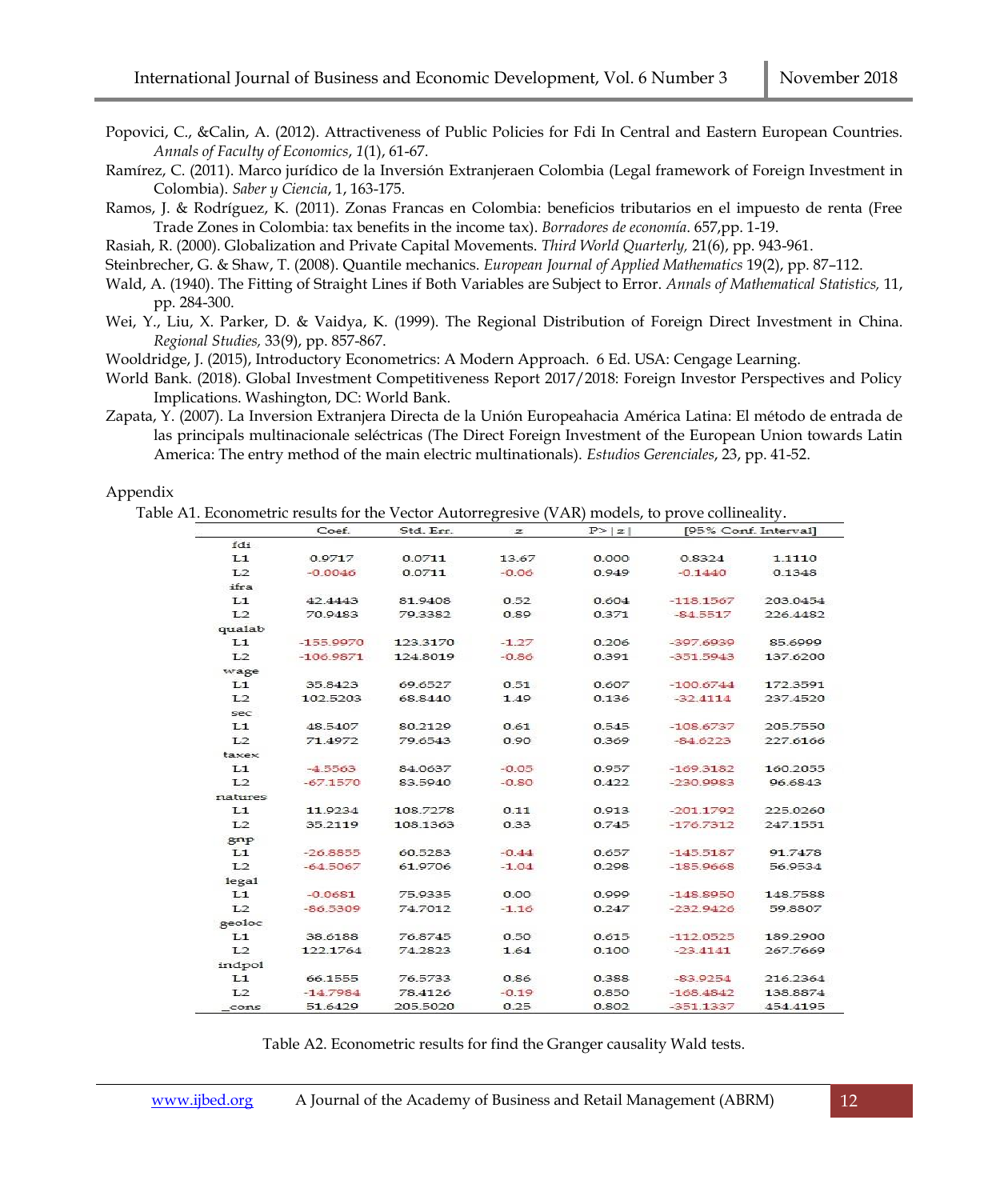| Equation | Excluded | chi2    | df             | Prob > chi2 |
|----------|----------|---------|----------------|-------------|
| fdi      | ifra     | 1.1730  | $\overline{2}$ | 0.556       |
| fdi      | qualab   | 2,3007  | 2              | 0.317       |
| fdi      | wage     | 2.4190  | $\mathbf{2}$   | 0.298       |
| fdi      | sec      | 1.1734  | 2              | 0.556       |
| fdi      | taxex    | 0.6455  | $\overline{2}$ | 0.724       |
| fdi      | natures  | 0.1095  | $\overline{2}$ | 0.947       |
| fdi      | gnp      | 1.4311  | $\mathbf{2}$   | 0.489       |
| fdi      | legal    | 1.3498  | $\overline{2}$ | 0.509       |
| fdi      | geoloc   | 2.7986  | $\overline{2}$ | 0.247       |
| fdi      | indpol   | 0.7571  | 2              | 0.685       |
| fdi      | ALL.     | 13,4860 | 20             | 0.856       |

| fdi     | Coef.      | Std. Err.<br>623.42 | z<br>$-2.61$ | P >  z <br>0.009 | [95% Conf. Interval] |           |
|---------|------------|---------------------|--------------|------------------|----------------------|-----------|
| ifra    | $-1624.74$ |                     |              |                  | -2850.29             | $-399.20$ |
| qualab  | $-667.05$  | 549.77              | $-1.21$      | 0.226            | $-1747.82$           | 413.72    |
| wage    | 162.63     | 436.42              | 0.37         | 0.710            | $-695.30$            | 1020.55   |
| sec     | 451.08     | 747.23              | 0.60         | 0.546            | $-1017.85$           | 1920.01   |
| taxex   | 1855.07    | 611.96              | 3.03         | 0.003            | 652.06               | 3058.08   |
| natures | $-744.17$  | 493.74              | $-1.51$      | 0.133            | $-1714.79$           | 226.45    |
| gnp     | $-82431$   | 390.84              | $-2.11$      | 0.036            | $-1592.64$           | $-55.99$  |
| legal   | 135742     | 492.74              | 2.75         | 0.006            | 388.78               | 2326.07   |
| geoloc  | $-335.81$  | 450.08              | $-0.75$      | 0.456            | $-1220.59$           | 548.97    |
| indpol  | 1334.85    | 544.29              | 2.45         | 0.015            | 264.86               | 2404.85   |
| cons    | 10656.87   | 569.29              | 18.72        | 0.000            | 9537.74              | 11776.01  |

Table A4. Econometric results for the efficiency for the Main model.

| fdi     | Coef.      | Std. Err. | z       | P >  z |            | [95% Conf. Interval] |
|---------|------------|-----------|---------|--------|------------|----------------------|
| ifra    | $-1793.77$ | 612.90    | $-2.93$ | 0.004  | -2998.59   | $-588.95$            |
| taxex   | 1669.08    | 598.47    | 2.79    | 0.006  | 492.62     | 2845.54              |
| natures | $-780.00$  | 482.41    | $-1.62$ | 0.107  | $-1728.32$ | 168.31               |
| gnp     | $-725.08$  | 384.22    | $-1.89$ | 0.060  | $-1480.38$ | 30.22                |
| legal   | 1500.83    | 477.93    | 3.14    | 0.002  | 561.33     | 2440.33              |
| indpol  | 100844     | 509.36    | 1.98    | 0.048  | 7.14       | 2009.73              |
| cons    | 10525.29   | 434 10    | 24.25   | 0.000  | 9671.94    | 11378.64             |